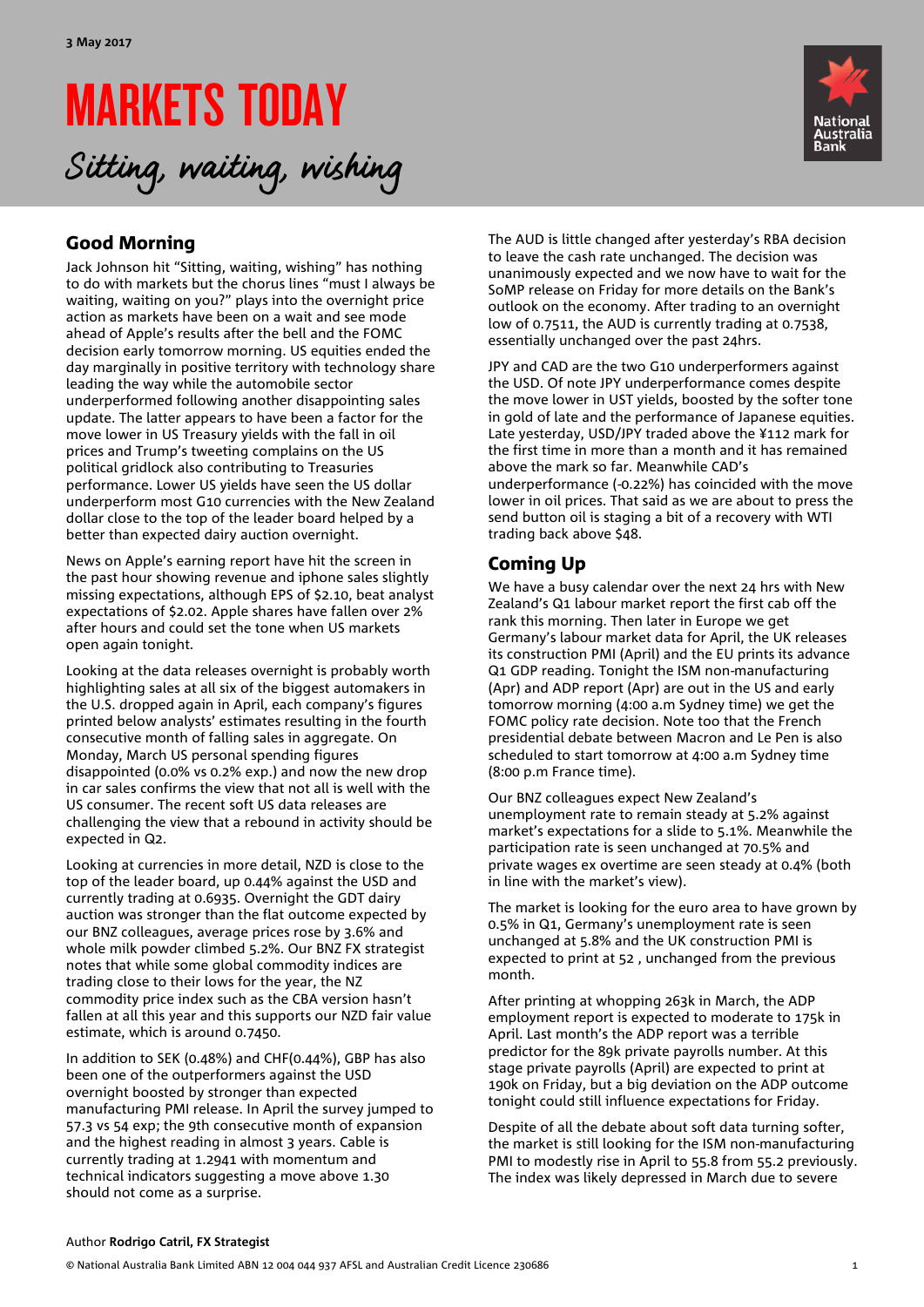As for the FOMC, no change is widely expected both in terms of the policy rate and language of the statement, however any comments on the Fed balance sheet will be closely monitor. NAB remains of the view that the Fed will hike in June and again later in the year. The market is currently pricing a 61% chance of a hike in June and 34bps by the end of the year.

## **Overnight**

On global stock markets, the S&P 500 was +0.12%. Bond markets saw US 10-years -3.77bp to 2.28%. In commodities, Brent crude oil -0.82% to \$51.1, gold+0.2% to \$1,258, iron ore -0.1% to \$68.72, steam coal -0.5% to \$79.00, met.coal -5.7% to \$190.00. AUD is at 0.7535 and the range since yesterday 5pm Sydney time is 0.7511 to 0.7556.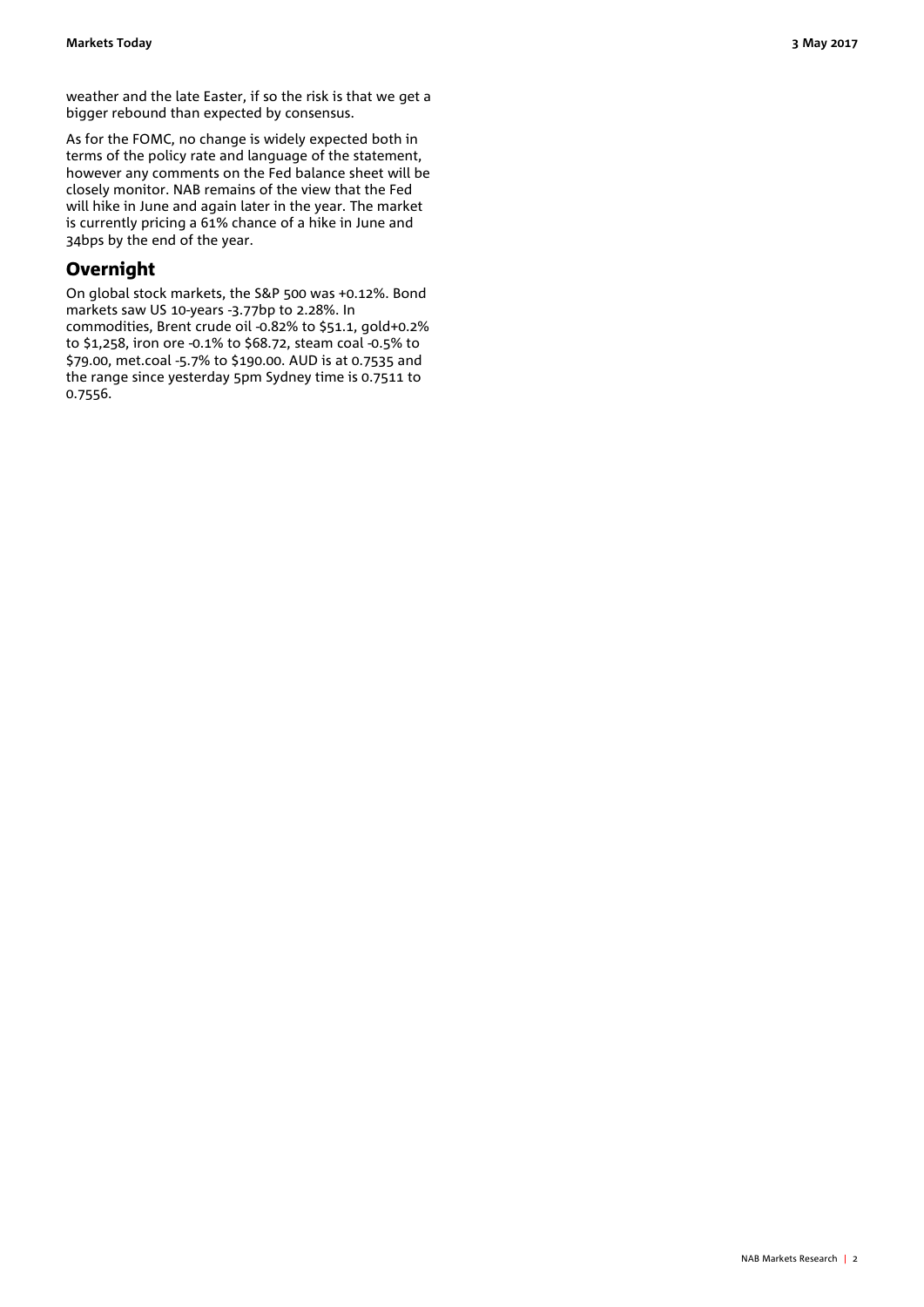### Markets





| US 10yr - past week                                                  |
|----------------------------------------------------------------------|
| 2.36                                                                 |
| 2.34                                                                 |
| 2.32                                                                 |
| 2.30                                                                 |
| 2.28                                                                 |
| 2.26                                                                 |
| 2.24                                                                 |
| 26-Apr<br>28-Apr<br>27-Apr<br>01-May<br>02-May<br>Source: Bloomberg. |



|            | Indicative 24hr<br>ranges (**) |        |        |        | <b>Other FX</b> |        |        | <b>Major Indices</b> |        |        |          | Last        | % da    |        |
|------------|--------------------------------|--------|--------|--------|-----------------|--------|--------|----------------------|--------|--------|----------|-------------|---------|--------|
|            | Last                           | % chge | Low    | High   |                 | Last   | % chge |                      | Last   | % day  | $\%$ y/y | Oil (Brent) | 51.10   | $-0.8$ |
| AUD        | 0.7535                         | 0.1    | 0.7511 | 0.7556 | <b>HKD</b>      | 7.7811 | 0.0    | Dow                  | 20,950 | 0.17   | 17.1     | Oil (WTI)   | 48.08   | $-1.6$ |
| <b>NZD</b> | 0.6935                         | 0.4    | 0.6903 | 0.6941 | <b>CNY</b>      | 6.8959 | 0.0    | S&P 500              | 2,391  | 0.12   | 14.9     | Oil (Tapis) | 52.17   | 0.3    |
| <b>EUR</b> | 1.0930                         | 0.3    | 1.0888 | 1.0933 | SGD             | 1.3939 | $-0.2$ | Nasdag               | 6,095  | 0.06   | 26.5     | Gold        | 1257.80 | 0.2    |
| GBP        | 1.2934                         | 0.4    | 1.2865 | 1.2941 | <b>IDR</b>      | 13,312 | $-0.1$ | <b>VIX</b>           | 11     | 4.75   | $-27.9$  | <b>CRB</b>  | 180.34  | $-0.7$ |
| JPY        | 112.01                         | 0.2    | 111.78 | 112.31 | THB             | 34.48  | $-0.3$ | <b>FTSE</b>          | 7,250  | 0.6    | 16.2     | GS Metals   | 323.1   | 0.9    |
| CAD        | 1.3712                         | 0.2    | 1.3650 | 1.3758 | <b>KRW</b>      | 1,131  | $-0.6$ | <b>DAX</b>           | 12,508 | 0.6    | 24.6     | Aluminium   | 1922.8  | 1.0    |
| AUD/EUR    | 0.6894                         | $-0.2$ | 0.6883 | 0.6923 | <b>TWD</b>      | 30.03  | $-0.6$ | <b>CAC 40</b>        | 5,304  | 0.7    | 19.8     | Copper      | 5775.5  | 1.0    |
| AUD/JPY    | 84.39                          | 0.3    | 84.10  | 84.55  | PHP             | 50.03  | $-0.1$ | Nikkei               | 19,446 | 0.7    | 20.4     | Nickel      | 9466.0  | 0.6    |
| AUD/GBP    | 0.5826                         | $-0.2$ | 0.5814 | 0.5858 | CHF             | 0.99   | $-0.5$ | Shanghai             | 3.144  | $-0.3$ | 5.0      | Zinc        | 2645.5  | 1.2    |
| AUD/NZD    | 1.0865                         | $-0.3$ | 1.0850 | 1.0914 | <b>SEK</b>      | 8.80   | $-0.5$ | Hang Seng            | 24,696 | 0.3    | 19.4     | Ch. steel   | 3143.0  | 2.5    |
| AUD/CNH    | 5.1834                         | $-0.2$ | 5.1765 | 5.2095 |                 |        |        | ASX 200              | 5,950  | $-0.1$ | 11.1     | Iron ore    | 68.7    | $-0.1$ |

**Foreign Exchange**

| <b>Interest Rates</b> |                              |                  |         |      |               |                         |         |           |                | Overnight Futures, |         | Met.coal    | 190.0  | $-5.7$                                  |
|-----------------------|------------------------------|------------------|---------|------|---------------|-------------------------|---------|-----------|----------------|--------------------|---------|-------------|--------|-----------------------------------------|
|                       | <b>Indicative Swap Rates</b> |                  |         |      |               | Benchmark 10 Year Bonds |         |           |                |                    |         | Wheat Chic. | 454.0  | $-0.4$                                  |
|                       | Cash                         | 3 <sub>mth</sub> | 2Yr     | 10Yr |               | Last                    |         | chge Sprd |                | Last               | Chge*   | Sugar       | 15.9   | $-1.9$                                  |
| <b>USD</b>            | 1.00                         | 1.17             | 1.56    | 2.25 | USD 10        | 2.28                    | $-3.77$ |           | Australia      |                    |         | Cotton      | 80.8   | 0.5                                     |
| AUD                   | 1.50                         | 1.75             | 1.87    | 2.85 | AUD 10        | 2.60                    | 2.60    | 0.32      | 3 mth bill     | 98.25              | $-3.00$ | Coffee      | 136.3  | 0.3                                     |
| <b>NZD</b>            | 1.75                         | 1.99             | 2.30    | 3.39 | NZD 10        | 3.00                    | $-1.90$ | 0.72      | २ Yr bond      | 97.8               | 3.00    |             |        |                                         |
| <b>EUR</b>            | 0.00                         | $-0.33$          | $-0.15$ | 0.79 | CAD 10        | 1.51                    | $-6.20$ | $-0.77$   | 10 Yr bond     | 97.40              | $-1.50$ |             |        | Prob. of 25bps hike/cut at next meeting |
| GBP                   | 0.25                         | 0.33             | 0.56    | 1.16 | <b>EUR 10</b> | 0.33                    | 1.10    | $-1.95$   | $3/10$ sprd    | 0.41               | 4.50    |             | bps    | %                                       |
| <b>JPY</b>            | $-0.06$                      | 0.00             | 0.03    | 0.22 | GBP 10        | 1.09                    | 0.30    | $-1.19$   | SPI            | 5930.0             | 6.0     | <b>RBA</b>  | $-0.2$ | $-0.8%$                                 |
| CAD                   | 0.50                         | 0.92             | 1.03    | 1.77 | JPY 10        | 0.02                    | 0.70    | $-2.26$   | *Change in bps |                    |         | <b>FED</b>  | -0     | $-0.4%$                                 |

| <b>Major Indices</b> |                |                          |         |  |                                    | Last    | % day   |
|----------------------|----------------|--------------------------|---------|--|------------------------------------|---------|---------|
|                      | Last           | % day                    | % y/y   |  | Oil (Brent)                        | 51.10   | $-0.8$  |
| Dow                  | 20,950         | 0.17                     | 17.1    |  | Oil (WTI)                          | 48.08   | $-1.6$  |
| S&P 500              | 2,391          | 0.12                     | 14.9    |  | Oil (Tapis)                        | 52.17   | 0.3     |
| Nasdag               | 6,095          | 0.06                     | 26.5    |  | Gold                               | 1257.80 | 0.2     |
| <b>VIX</b>           | 11             | 4.75                     | $-27.9$ |  | <b>CRB</b>                         | 180.34  | $-0.7$  |
| <b>FTSE</b>          | 7,250          | 0.6                      | 16.2    |  | GS Metals                          | 323.1   | 0.9     |
| <b>DAX</b>           | 12,508         | 0.6                      | 24.6    |  | Aluminium                          | 1922.8  | 1.0     |
| <b>CAC 40</b>        | 5.304          | 0.7                      | 19.8    |  | Copper                             | 5775.5  | 1.0     |
| Nikkei               | 19,446         | 0.7                      | 20.4    |  | Nickel                             | 9466.0  | 0.6     |
| Shanghai             | 3.144          | $-0.3$                   | 5.0     |  | Zinc                               | 2645.5  | 1.2     |
| Hang Seng            | 24,696         | 0.3                      | 19.4    |  | Ch. steel                          | 3143.0  | 2.5     |
| ASX 200              | 5.950          | $-0.1$                   | 11.1    |  | Iron ore                           | 68.7    | $-0.1$  |
|                      |                |                          |         |  | St. Coal                           | 79.0    | $-0.5$  |
|                      |                | <b>Overnight Futures</b> |         |  | Met.coal                           | 190.0   | $-5.7$  |
|                      |                |                          |         |  | Wheat Chic.                        | 454.0   | $-0.4$  |
|                      |                | Last                     | Chge*   |  | Sugar                              | 15.9    | $-1.9$  |
|                      | Australia      |                          |         |  | Cotton                             | 80.8    | 0.5     |
|                      | 3 mth bill     | 98.25                    | $-3.00$ |  | Coffee                             | 136.3   | 0.3     |
|                      | 3 Yr bond      | 97.8                     | 3.00    |  |                                    |         |         |
|                      | 10 Yr bond     | 97.40                    | $-1.50$ |  | Prob. of 25bps hike/cut at next me |         |         |
|                      | $3/10$ sprd    | 0.41                     | 4.50    |  |                                    | bps     | %       |
|                      | SPI            | 5930.0                   | 6.0     |  | <b>RBA</b>                         | $-0.2$  | $-0.8%$ |
|                      | *Change in bps |                          |         |  | FED                                | -0      | $-0.4%$ |
|                      |                |                          |         |  |                                    |         |         |

Please note the high/low FX rates are only an indication. Please refer to your National Dealer for confirmation.<br>\* All near futures contracts, except CRB. GS Metals is Goldman Sachs indest intedab index. Metals prices are

Last is around 6:30am Sydney

. Source: Bloomberg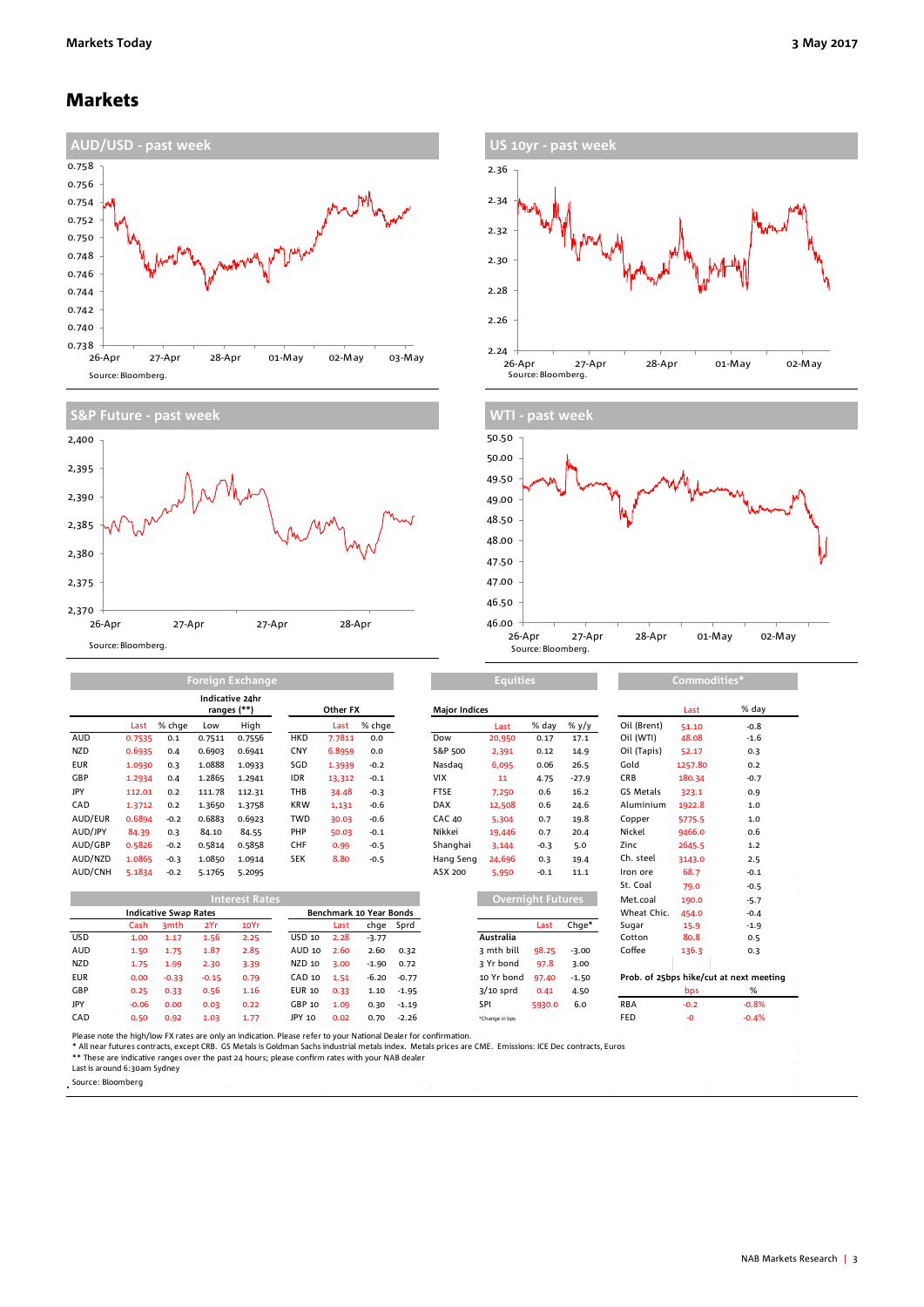# **CALENDAR**

|                             | Country Economic Indicator                                                                                                                            | Period           | Forecast          | Consensus           | Actual | <b>Previous</b>    | <b>GMT</b>     | <b>AEST</b>    |
|-----------------------------|-------------------------------------------------------------------------------------------------------------------------------------------------------|------------------|-------------------|---------------------|--------|--------------------|----------------|----------------|
| Tuesday                     |                                                                                                                                                       |                  |                   |                     |        | 111.2              | 0.30           | 9.30           |
| AU<br>JN                    | ANZ Roy Morgan Weekly Consumer Confidence Index<br>BOJ Minutes of March 15-16 Meeting                                                                 | Apr 30           |                   |                     |        |                    | 0.50           | 9.50           |
| JN                          | BOJ Kuroda speaks at Global Think Tank Summit in Yokohama                                                                                             |                  |                   |                     |        |                    | 1.20           | 10.20          |
| JN                          | Nikkei Japan PMI Services/Composite                                                                                                                   | Apr              |                   |                     |        | 52.9               | 1.30           | 10.30          |
| CH<br>AU                    | Caixin China PMI Mfg<br><b>RBA Cash Rate Target</b>                                                                                                   | Apr<br>May 2     |                   | 51.3<br>1.5         |        | 51.7<br>$1.5$      | 2.45<br>5.30   | 11.45<br>14.30 |
| GE                          | Markit/BME Germany Manufacturing PMI                                                                                                                  | Apr F            |                   | 58.2                |        | 58.2               | 8.55           | 17.55          |
| EC                          | Markit Eurozone Manufacturing PMI                                                                                                                     | Apr F            |                   | 56.8                |        | 56.8               | 9.00           | 18.00          |
| UK<br>EC                    | Markit UK PMI Manufacturing SA<br>Unemployment Rate                                                                                                   | Apr<br>Mar       |                   | 54<br>9.4           |        | 54.2<br>9.5        | 9.30<br>10.00  | 18.30<br>19.00 |
| US                          | Wards Total Vehicle Sales                                                                                                                             | Apr              |                   | 17.1                |        | 16.5               |                |                |
| EC                          | ECB's Nowotny Speaks at Vienna University                                                                                                             |                  |                   |                     |        |                    | 17.00          | 2.00           |
| <b>NZ</b>                   | Global Dairy Auction, GDT-weighted price index (early AM, NZT)<br>Wednesday, 3 May 201                                                                |                  |                   | neutral             |        | $+3.1$             |                |                |
| NZ                          | QV House Prices YoY                                                                                                                                   | Apr              |                   |                     |        | 12.9               | 18.00          | 3.00           |
| <b>NZ</b>                   | <b>Unemployment Rate</b>                                                                                                                              | 1Q               | 5.2               | 5.1                 |        | 5.2                | 23.45          | 8.45           |
| <b>NZ</b><br>NZ             | Employment Change QoQ/YoY<br>Pvt Wages Ex/Incl Overtime QoQ                                                                                           | 1Q<br>1Q         | 0.8/5.3<br>$0.4/$ | 0.8/5.3<br>0.4/0.5  |        | 0.8/5.8<br>0.4/0.4 | 23.45<br>23.45 | 8.45<br>8.45   |
| AU                          | AiG Perf of Services Index                                                                                                                            | Apr              |                   |                     |        | 51.7               | 0.30           | 9.30           |
| GE                          | Unemployment Change (000's)/Claims Rate                                                                                                               | Apr              |                   | $-11/5.8$           |        | $-30.0/5.8$        | 8.55           | 17.55          |
| UK<br>EC                    | Markit/CIPS UK Construction PMI<br>GDP SA QoQ/YoY                                                                                                     | Apr<br>1Q A      |                   | 52<br>0.5/1.7       |        | 52.2<br>0.4/1.7    | 9.30<br>10.00  | 18.30<br>19.00 |
| US                          | ADP Employment Change                                                                                                                                 | Apr              |                   | 175                 |        | 263.0              | 13.15          | 22.15          |
| US                          | Markit US Services/Composite PMI                                                                                                                      | Apr F            |                   | 52.5/               |        | 52.5/52.7          | 14.45          | 23.45          |
| <b>US</b><br><b>US</b>      | ISM Non-Manf. Composite<br><b>FOMC Rate Decision (Lower/Upper Bound)</b>                                                                              | Apr<br>May 3     |                   | 55.8<br>0.75/1      |        | 55.2<br>0.8/1.0    | 15.00<br>19.00 | 0.00<br>4.00   |
|                             | Thursday, 4 May 2017                                                                                                                                  |                  |                   |                     |        |                    |                |                |
| ΝZ                          | ANZ Job Advertisements MoM                                                                                                                            | Apr              |                   |                     |        | 1.6<br>0.4         | 23.00<br>2.00  | 8.00<br>11.00  |
| NZ<br>AU                    | <b>ANZ Commodity Price</b><br>HIA New Home Sales MoM                                                                                                  | Apr<br>Mar       |                   |                     |        | 0.2                | 2.00           | 11.00          |
| AU                          | <b>Trade Balance</b>                                                                                                                                  | Mar              | 3350              | 3250                |        | 3574               | 2.30           | 11.30          |
| CН<br>Au                    | Caixin China PMI Composite/Services<br>RBA Governor Lowe Speech: Household Debt, Housing Prices and Resilience, Economic Society (QLD) Business Lunch | Apr              |                   |                     |        | 52.1/52.2          | 2.45<br>4.10   | 11.45<br>13.10 |
| GE                          | Markit Germany Services/Composite PMI                                                                                                                 | Apr F            |                   | 54.7/56.3           |        | 54.7/56.3          | 8.55           | 17.55          |
| EC                          | Markit Eurozone Services/Composite PMI                                                                                                                | Apr F            |                   | 56.2/56.7           |        | 56.2/56.7          | 9.00           | 18.00          |
| UK<br>UK                    | Markit/CIPS UK Services/Composite PMI<br>Mortgage Approvals                                                                                           | Apr<br>Mar       |                   | 54.5/54.5<br>67.2   |        | 55.0/54.9<br>68.3  | 9.30<br>9.30   | 18.30<br>18.30 |
| EC                          | Retail Sales MoM/YoY                                                                                                                                  | Mar              |                   | 0.1/2.1             |        | 0.7/1.8            | 10.00          | 19.00          |
| US                          | Challenger Job Cuts YoY                                                                                                                               | Apr              |                   |                     |        | $-2.0$             | 12.30          | 21.30          |
| US<br>US                    | Nonfarm Productivity/Unit Labour costs<br><b>Trade Balance</b>                                                                                        | 1QP<br>Mar       |                   | $-0.1/2.7$<br>-44.5 |        | 1.3/1.7<br>$-43.6$ | 13.30<br>13.30 | 22.30<br>22.30 |
| CA                          | Int'l Merchandise Trade                                                                                                                               | Mar              |                   | $-1$                |        | $-1.0$             | 13.30          | 22.30          |
| US                          | Initial Jobless Claims                                                                                                                                | Apr 29           |                   | 248                 |        | 257                | 13.30          | 22.30          |
| US<br>EC                    | Factory Orders/ex transport<br>ECB's Draghi Speaks in Lausanne, Switzerland                                                                           | Mar              |                   | 0.4/                |        | 1.0/0.4            | 15.00<br>16.30 | 0.00<br>1.30   |
| CA                          | Bank of Canada Governor Stephen Poloz Speech in Mexico                                                                                                |                  |                   |                     |        |                    | 21.25          | 6.25           |
| Friday,<br>AU               | May 2011<br>AiG Perf of Construction Index                                                                                                            | Apr              |                   |                     |        | 51.2               | 0.30           | 9.30           |
| AU                          | <b>RBA Statement on Monetary Policy</b>                                                                                                               |                  |                   |                     |        |                    | 2.30           | 11.30          |
| <b>NZ</b><br>US             | RBNZ Survey of Inflation Expectations (2y ahead CPI expectations)<br>Change in Nonfarm Payrolls/Unemployment rate                                     |                  |                   | 190/4.6             |        | 1.92<br>98.0/4.5   | 4.00<br>13.30  | 13.00<br>22.30 |
| <b>US</b>                   | Average Hourly Earnings MoM/YoY                                                                                                                       | Apr<br>Apr       |                   | 0.3/2.7             |        | 0.2/2.7            | 13.30          | 22.30          |
| CA                          | Net Change in Employment/Unemployment rate                                                                                                            | Apr              |                   | 10/6.7              |        | 19.4/6.7           | 13.30          | 22.30          |
| CA<br>US                    | Ivey Purchasing Managers Index SA<br>Fed's Fischer Speaks at Hoover Event in Stanford                                                                 | Apr              |                   |                     |        | 61.1               | 15.00<br>16.30 | 0.00<br>1.30   |
| US                          | Fed's Williams Speaks in Keynote in New York                                                                                                          |                  |                   |                     |        |                    | 17.45          | 2.45           |
| US                          | Fed's Rosengren, Evans and Bullard on Hoover Institution Panel                                                                                        |                  |                   |                     |        |                    | 18.30          | 3.30           |
| US<br>US                    | Fed's Yellen Speaks at Brown University<br>Consumer Credit                                                                                            | Mar              |                   | 14                  |        | 15.2               | 18.30<br>20.00 | 3.30<br>5.00   |
| US                          | Fed's Williams Speaks in Stanford                                                                                                                     |                  |                   |                     |        |                    | 20.00          | 5.00           |
| Sunday<br>FR                | <b>May 2017</b><br>French Presidential Election - final round                                                                                         |                  |                   |                     |        |                    |                |                |
| Monda                       |                                                                                                                                                       |                  |                   |                     |        |                    |                |                |
| AU<br>AU                    | <b>Building Approvals MoM/YoY</b><br>ANZ Job Advertisements MoM                                                                                       | Mar<br>Apr       |                   | $\prime$            |        | $8.3/-4.9$<br>0.3  | 2.30<br>2.30   | 11.30<br>11.30 |
| AU                          | <b>NAB Business Conditions/Confidence</b>                                                                                                             | Apr              |                   |                     |        | 14.0/6.0           | 2.30           | 11.30          |
| CН                          | Trade Balance CNY                                                                                                                                     | Apr              |                   | 162.9               |        | 164.3              | 4.00           | 13.00          |
| CН<br>CН                    | Exports/Imports YoY CNY<br>Trade Balance                                                                                                              | Apr<br>Apr       |                   | 12.1/26.2<br>33     |        | 22.3/26.3<br>23.9  | 4.00<br>4.00   | 13.00<br>13.00 |
| CH                          | Exports/Imports YoY                                                                                                                                   | Apr              |                   | 10/18               |        | 16.4/20.3          | 4.00           | 13.00          |
| CH<br>JN                    | Foreign Direct Investment YoY CNY                                                                                                                     | Apr              |                   |                     |        | 6.7                | 4.00<br>6.00   | 13.00          |
| GE                          | Consumer Confidence Index<br>Factory Orders MoM/YoY                                                                                                   | Apr<br>Mar       |                   |                     |        | 43.9<br>3.4/4.6    | 7.00           | 15.00<br>16.00 |
| EC                          | Bank of Portugal Governor Speaks at Conference in Lisbon                                                                                              |                  |                   |                     |        |                    | 9.30           | 18.30          |
| CH<br>EC                    | <b>BoP Current Account Balance</b><br>Sentix Investor Confidence                                                                                      | 1Q P<br>May      |                   |                     |        | 11.8<br>23.9       | 9.00<br>9.30   | 18.00<br>18.30 |
| US                          | Fed's Mester Speaks at Chicago Council on Global Affairs                                                                                              |                  |                   |                     |        |                    | 11.45          | 20.45          |
| CA<br>US                    | <b>Housing Starts</b><br>Fed's Bullard Speaks on Panel on Interest Rate Policy                                                                        | Apr              |                   |                     |        | 253.7              | 13.15<br>13.35 | 22.15<br>22.35 |
| CA                          | Bloomberg Nanos Confidence                                                                                                                            | May 5            |                   |                     |        | 59.4               | 15.00          | 0.00           |
| US                          | Labor Market Conditions Index Change                                                                                                                  | Apr              |                   |                     |        | 0.4                | 15.00          | 0.00           |
| ππ<br>UK                    | BRC Sales Like-For-Like YoY                                                                                                                           | Apr              |                   |                     |        | $-1.0$             | 0.10           | 9.10           |
| AU                          | ANZ Roy Morgan Weekly Consumer Confidence Index                                                                                                       | Apr 30           |                   |                     |        | 111.2              | 0.30           | 9.30           |
| JN<br>JN                    | Labor Cash Earnings YoY<br>Real Cash Earnings YoY                                                                                                     | Mar<br>Mar       |                   | 0.4                 |        | 0.4<br>0.0         | 1.00<br>1.00   | 10.00<br>10.00 |
| AU                          | Retail Sales MoM/Ex Inflation QoQ                                                                                                                     | Mar              |                   |                     |        | $-0.1/0.9$         | 2.30           | 11.30          |
| GE                          | Industrial Production SA MoM/YoY                                                                                                                      | Mar              |                   |                     |        | 2.2/2.5            | 7.00           | 16.00          |
| GE<br>Au                    | Current Account Balance<br>Federal Budget                                                                                                             | Mar              |                   |                     |        | 20.4               | 7.00<br>8.30   | 16.00<br>17.30 |
| US                          | NFIB Small Business Optimism                                                                                                                          | Apr              |                   |                     |        | 104.7              | 11.00          | 20.00          |
| CA                          | <b>Building Permits MoM</b>                                                                                                                           | Mar              |                   |                     |        | $-2.5$             | 13.30          | 22.30<br>0.00  |
| US<br>US                    | <b>JOLTS Job Openings</b><br>Wholesale Trade Sales MoM                                                                                                | Mar<br>Mar       |                   |                     |        | 5743.0<br>0.6      | 15.00<br>15.00 | 0.00           |
| US                          | Wholesale Inventories MoM                                                                                                                             | Mar F            |                   |                     |        | $-0.1$             | 15.00          | 0.00           |
| US                          | Fed's Rosengren Speaks at NYU Conference on Risk Management<br><b>Upcoming Central Bank Interest Rate Announcements</b>                               |                  |                   |                     |        |                    | 18.00          | 3.00           |
| Australia, RBA              |                                                                                                                                                       | 2-May            | 1.50%             | 1.50%               |        | 1.50%              |                |                |
| US Federal Reserve          |                                                                                                                                                       | 4-May            | 0.75-1.00%        | 0.75-1.00%          |        | 0.75-1.00%         |                |                |
| New Zealand, RBNZ<br>UK BOE |                                                                                                                                                       | 11-May<br>11-May | 1.75%<br>0.25%    | 1.75%<br>0.25%      |        | 1.75%<br>0.25%     |                |                |
| Canada, BoC                 |                                                                                                                                                       | 25-May           | 0.5%              | 0.5%                |        | 0.5%               |                |                |
| Europe ECB                  |                                                                                                                                                       | 8-Jun            | $-0.4%$           | $-0.4%$             |        | $-0.4%$            |                |                |
| Japan, BoJ                  |                                                                                                                                                       | 16-Jun           | $-0.1%$           | $-0.1%$             |        | $-0.1%$            |                |                |

GMT: Greenwich Mean Time; AEST: Australian Eastern Standard Time